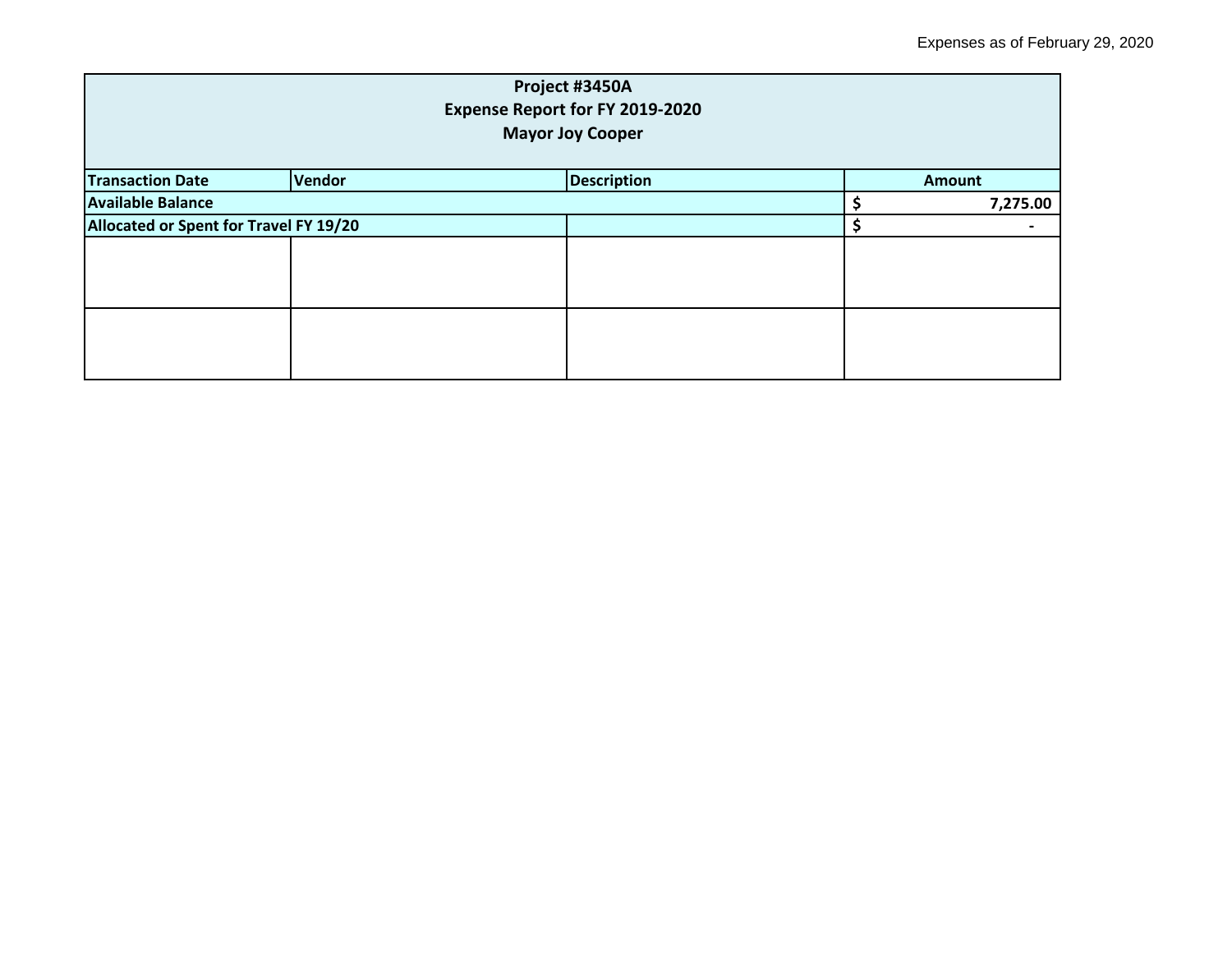٦

| <b>Expense Report for FY 2019-2020</b><br>Vice Mayor Sabrina Javellana |                                                                                     |                                                                           |               |          |  |
|------------------------------------------------------------------------|-------------------------------------------------------------------------------------|---------------------------------------------------------------------------|---------------|----------|--|
| <b>Transaction Date</b>                                                | Vendor<br><b>Description</b>                                                        |                                                                           | <b>Amount</b> |          |  |
| <b>Available Balance</b>                                               | \$                                                                                  | 5,559.90                                                                  |               |          |  |
| Allocated or Spent for Travel FY 19/20                                 |                                                                                     |                                                                           | \$            | 3,440.10 |  |
| 10/21/2019                                                             | January 2020 Institute for Elected<br>Municipal Officials,<br>January 10 - 12, 2019 | Registration & Flight                                                     | \$            | 853.29   |  |
|                                                                        | Broward Days- Tallahassee, FL January                                               |                                                                           |               |          |  |
| 11/25/2019                                                             | 20 - 22, 2019                                                                       | Registration & Flight                                                     | \$            | 612.94   |  |
| 11/27/2019                                                             | Florida League of Cities - Lobbying<br>Days-2/11/12-2/12/2020                       | Flight -Tallahassee, FL                                                   | \$            | 382.86   |  |
| 12/30/2019                                                             | Florida League of Cities - Legislative<br>Action Days, 2/11/2020-2/12/2020          | Registration                                                              | \$            | 50.00    |  |
| 1/30/2020                                                              | January 2020 Institute for Elected<br>Municipal Officials,<br>January 10 - 12, 2019 | Hotel & Expenses                                                          | \$            | 445.26   |  |
|                                                                        |                                                                                     | Broward Days-Tallahassee, FL January Hotel - Cost Charged to the Card was |               | 518.00   |  |
|                                                                        | Florida League of Cities - IEMO<br>Advanced 2020                                    |                                                                           |               | 577.75   |  |
| 2/3/2020<br>2/4/2020                                                   | 20 - 22, 2019<br>4/24/2020 - 4/25/2020                                              | \$582.76. Tax Credit/\$64.76<br><b>Registration &amp; Hotel</b>           | \$<br>\$      |          |  |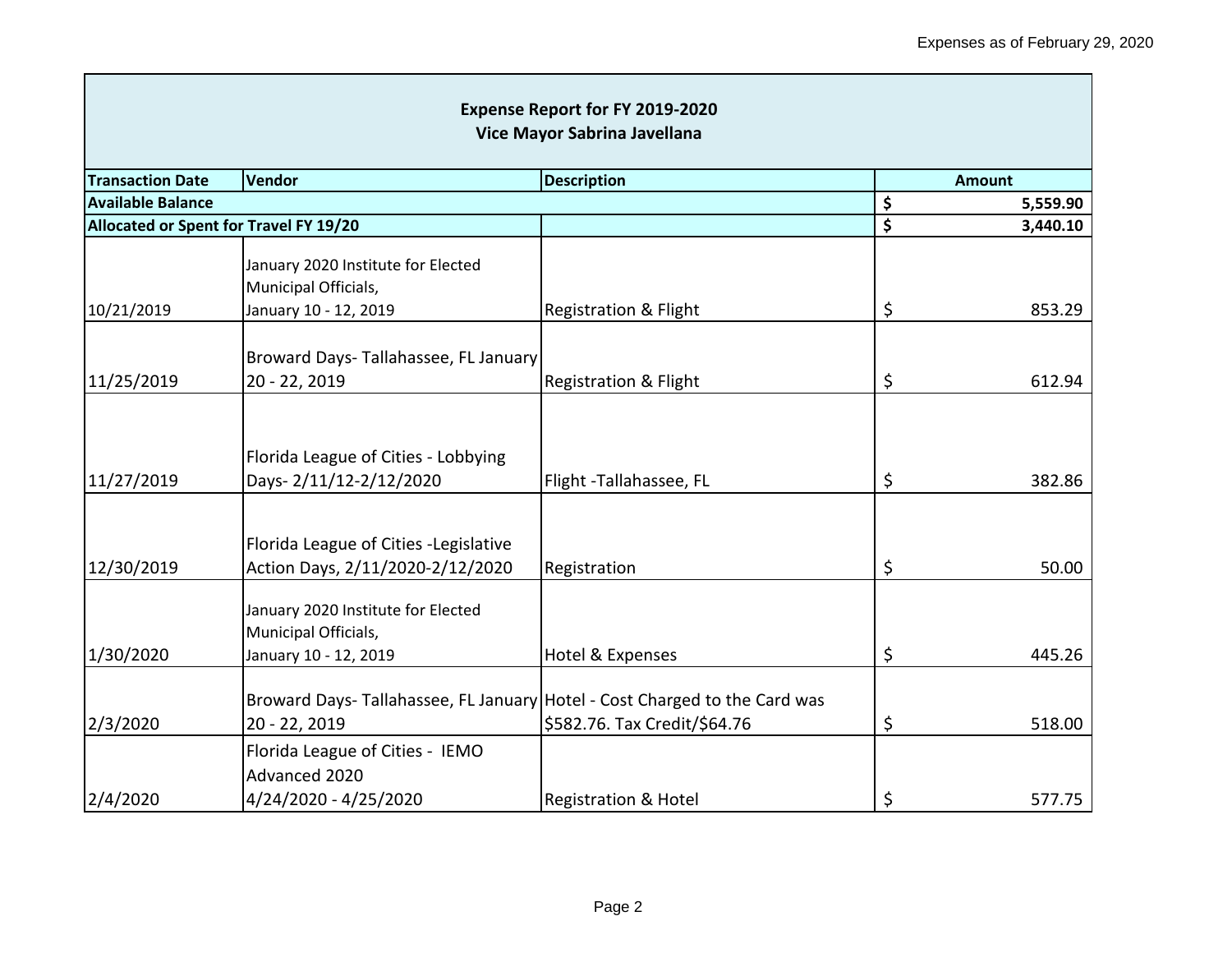| Project #3450E<br><b>Expense Report for FY 2019-2020</b><br><b>Commissioner Michele Lazarow</b> |        |  |                    |  |   |               |
|-------------------------------------------------------------------------------------------------|--------|--|--------------------|--|---|---------------|
| <b>Transaction Date</b>                                                                         | Vendor |  | <b>Description</b> |  |   | <b>Amount</b> |
| <b>Available Balance</b>                                                                        |        |  |                    |  |   | 9,000.00      |
| Allocated or Spent for Travel FY 19/20                                                          |        |  |                    |  | - |               |
|                                                                                                 |        |  |                    |  |   |               |
|                                                                                                 |        |  |                    |  |   |               |
|                                                                                                 |        |  |                    |  |   |               |
|                                                                                                 |        |  |                    |  |   |               |
|                                                                                                 |        |  |                    |  |   |               |
|                                                                                                 |        |  |                    |  |   |               |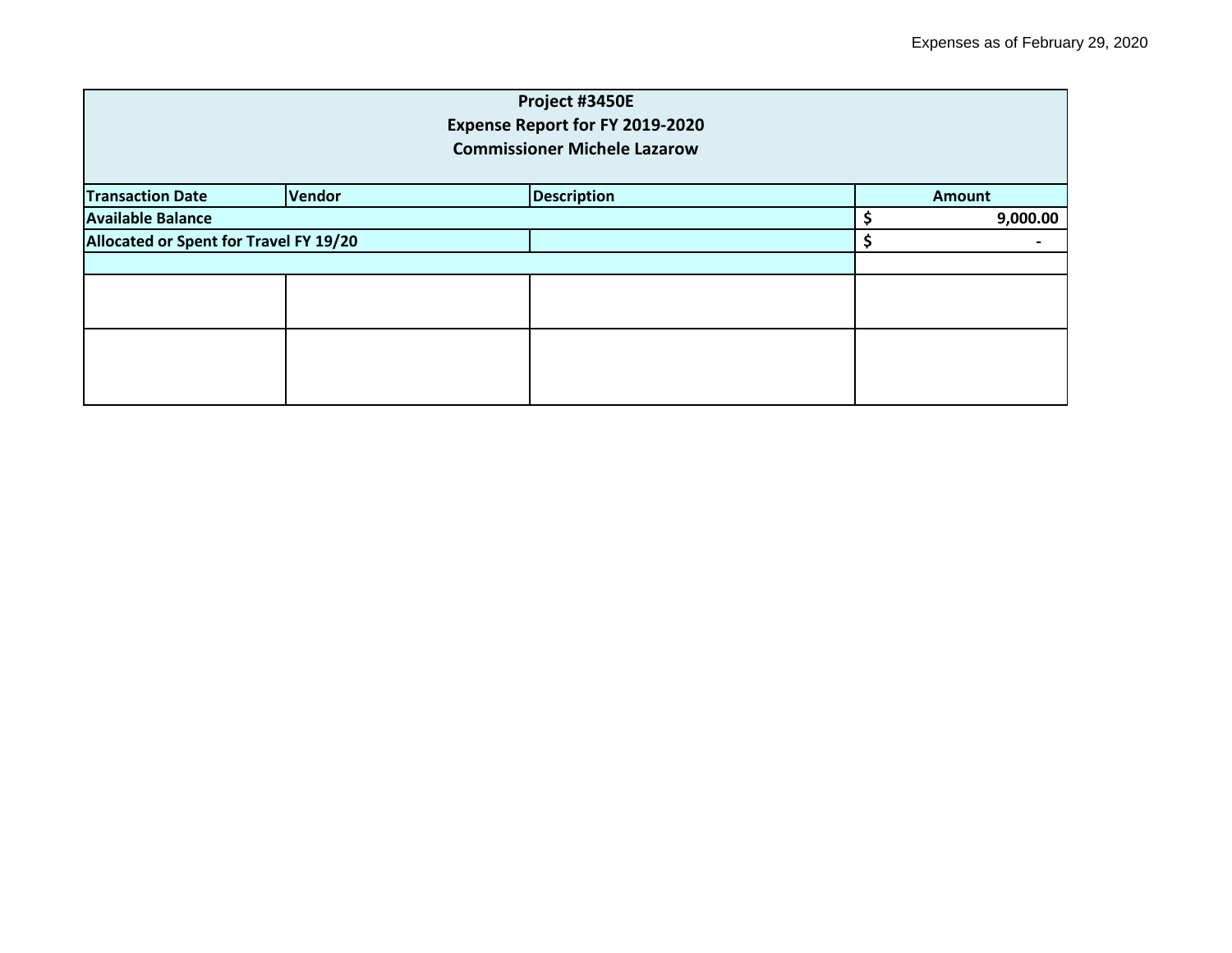| Project #3450H<br><b>Expense Report for FY 2019-2020</b><br><b>Commissioner Annabelle Lima-Taub</b> |                                                  |                                                                                     |               |          |  |
|-----------------------------------------------------------------------------------------------------|--------------------------------------------------|-------------------------------------------------------------------------------------|---------------|----------|--|
| <b>Transaction Date</b>                                                                             | Vendor                                           | <b>Description</b>                                                                  | <b>Amount</b> |          |  |
| <b>Available Balance</b>                                                                            |                                                  |                                                                                     | \$            | 8,487.71 |  |
|                                                                                                     | Allocated or Spent for Travel FY 19/20           |                                                                                     | \$            | 512.29   |  |
| 11/12/2019                                                                                          | Florida Priorities Summit - November<br>19, 2019 | Summit                                                                              | \$            | 187.29   |  |
| 11/27/2019                                                                                          | IAC National Summit 2019 -<br>December 5-8, 2019 | Summit                                                                              | \$            | 255.00   |  |
| 12/3/2019                                                                                           | Publix                                           | Budget transfer for (Holiday -<br><b>Gourmet Cookies for all City</b><br>Employees) | \$            | 70.00    |  |
|                                                                                                     |                                                  |                                                                                     |               |          |  |